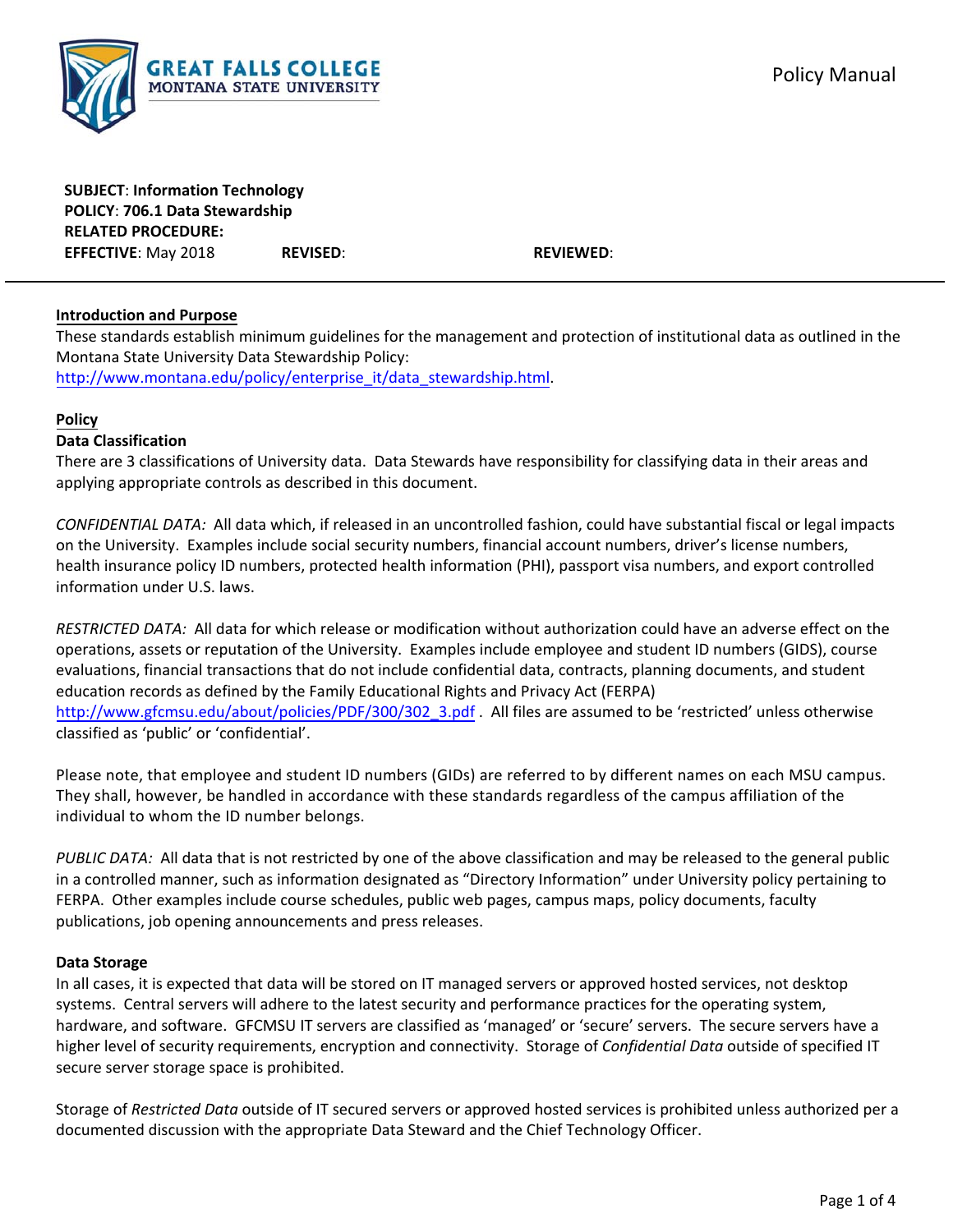

Furthermore, servers housing *Restricted Data* will conform to the above guidelines and employ the following additional controls:

- Data will be encrypted through the use of database or file system encryption techniques whenever possible.
- Authorized users will gain access through encrypted authentication.
- Transmission of data between client and server will be encrypted whenever possible without introducing additional security risks.
- Access must be authorized by the Data Steward (or their designate).
- All data and system access will be logged and logs will be preserved for a minimum of 8 weeks.

Restricted data, excluding FERPA‐protected information such as materials associated with search committees, may be stored on IT managed servers or an approved hosted solution. Contact Information Technology office for analysis and determination of appropriate use of such managed servers.

While *Public Data* may be stored on local desktop hard drives and removable media, this practice is not advised as it carries risk of data loss due to hardware failure.

Permissible storage solutions for each Data Classification are as follows:

| Data Type           | <b>Hard drive</b> | <b>Box or</b>   | <b>SharePoint</b> | <b>SharePoint</b> | <b>GFCMSU IT</b> | <b>GFCMSUIT</b> |
|---------------------|-------------------|-----------------|-------------------|-------------------|------------------|-----------------|
|                     | or                | <b>OneDrive</b> | on Campus         | <b>Online</b>     | <b>Managed</b>   | <b>Secured</b>  |
|                     | <b>Removable</b>  |                 |                   |                   | <b>Servers</b>   | <b>Servers</b>  |
|                     | media             |                 |                   |                   |                  |                 |
| <b>Public</b>       | <b>Yes</b>        | <b>Yes</b>      | <b>Yes</b>        | <b>Yes</b>        | <b>Yes</b>       | <b>No</b>       |
| <b>Restricted</b>   | <b>No</b>         | <b>Yes</b>      | <b>Yes</b>        | <b>Yes</b>        | <b>Yes</b>       | <b>Yes</b>      |
| <b>R: FERPA</b>     | <b>No</b>         | <b>Yes</b>      | <b>Yes</b>        | <b>Yes</b>        | <b>Yes</b>       | <b>Yes</b>      |
| <b>Confidential</b> | <b>No</b>         | <b>No</b>       | <b>No</b>         | <b>No</b>         | <b>No</b>        | <b>Yes</b>      |

Where: **"Box"** refers to University‐managed storage accounts on box.com.

Where: **"OneDrive"** refers to University‐managed storage accounts on **Office 365.**

Note that University‐managed Box/OneDrive accounts may be used for storage of *Restricted Data* including education records as defined by FERPA. Use of other cloud storage solutions, such as Google Docs or Dropbox, have not been approved by the University for storage of FERPA restricted data.

Additionally, note that University data stored in non‐GFCMSU cloud services are subject to GFCMSU Data Stewardship Standards. It is the responsibility of the Data User, in conjunction with the Data Steward, to ensure that proper controls and practices are in place and to receive approval for all implementations, operations, and changes with the CTO

Storage and backups of research data, while most research data are classified as *Restricted,* proper data identification and storage is the responsibility of the Data User in collaboration with the Data Steward and CTO.

### **Data Sharing**

*Public Data* may be shared through any means including managed file services, publicly‐available web servers, and University email accounts.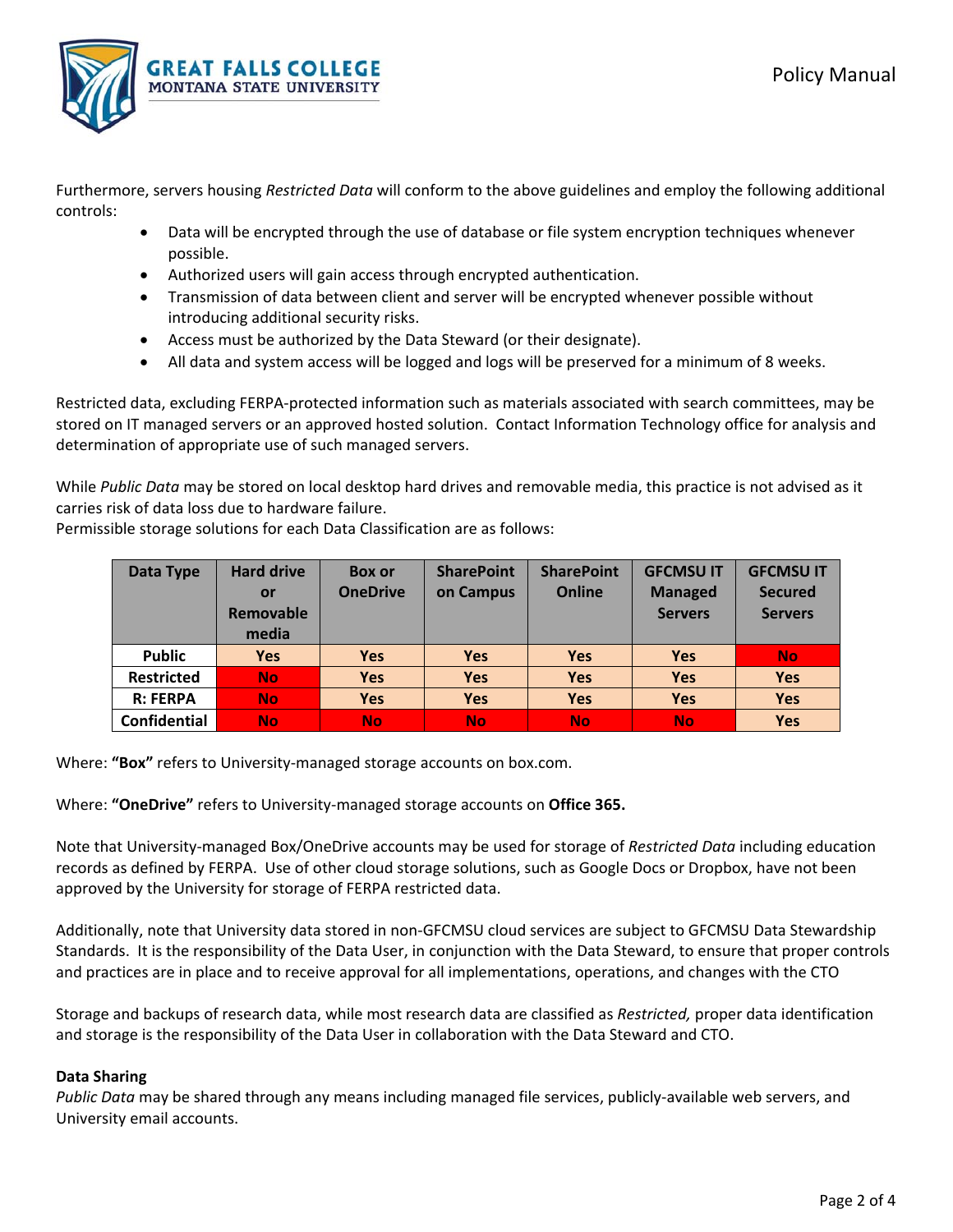

Sharing of *Confidential* and *Restricted Data*, when necessary, will be accomplished through the use of managed accounts on servers managed as described above. Sharing and distribution of data can be accomplished in the following ways:

- Managed file services: This includes locally-managed systems providing file transfer and storage services using standard technologies such as SMB, SFTP and WebDAV. Confidential data must be encrypted in transit and at rest unless other mitigating controls are in place and approved by the CTO.
- Managed Web Services: This includes hosted solutions including Desire2Learn, Box, or other Universityapproved systems. Web services hosting *Confidential* or *Restricted Data* will employ secure communications via HTTPS and encrypted authentication for authorized users. Email may not be used for the distribution or sharing of *Confidential* or *Restricted Data.* The Data Steward (or their delegate) will be responsible for authorizing access to all *Confidential* and *Restricted Data* within a managed web service.

### **Data Reporting**

Information is typically extracted from central repositories for reporting purposes. Reporting considerations include:

- Reports should be handled in accordance with above guidelines (i.e. reports with *Confidential* or *Restricted* information should not be distributed via email or stored on local desktops).
- Administrative reporting should be accomplished through central systems managed by the Information Technology Services office.
- Reports should contain only the information needed to meet functional requirements. *Confidential* or *Restricted* information should be contained in reports only when deemed absolutely necessary and approved by the appropriate Data Steward.
- Access to Banner data by persons without direct Banner authorization to Banner data will be vetted through the Information Technology Services office and Data Steward and follow the Data Access Agreement.

# **Data Disposal**

Prior to repurposing or recycling, all electronic information stored on any device will be properly purged. This includes internal and external hard drives and removable media. Guidelines for proper handling of surplus computing equipment are addressed in Montana Board of Regents of Higher Education Information Technology Policy 1308 – Disposal of Computer Storage Devices: https://mus.edu/borpol/bor1300/1308.pdf

Paper reports containing *Confidential* or *Restricted* information will be shredded prior to disposal. A cross‐cut shredder is recommended.

# **Definitions**

DATA STEWARDS are University officials who have responsibility for data within their functional areas. Ultimate authority for stewardship of University data rests with the Chief Executive Officer/Dean, though is typically delegated to the respective steward along with the Chief Technology Officer (CTO) and/or Legal Counsel as defined in the University Data Stewardship Policy.

DATA USERS are individuals, including faculty, staff, administrators, and students, who use University data as part of their assigned duties or in fulfillment of their roles or functions within the University community.

DATA ADMINISTRATION is the function of applying formal guidelines and tools to manage the university's information